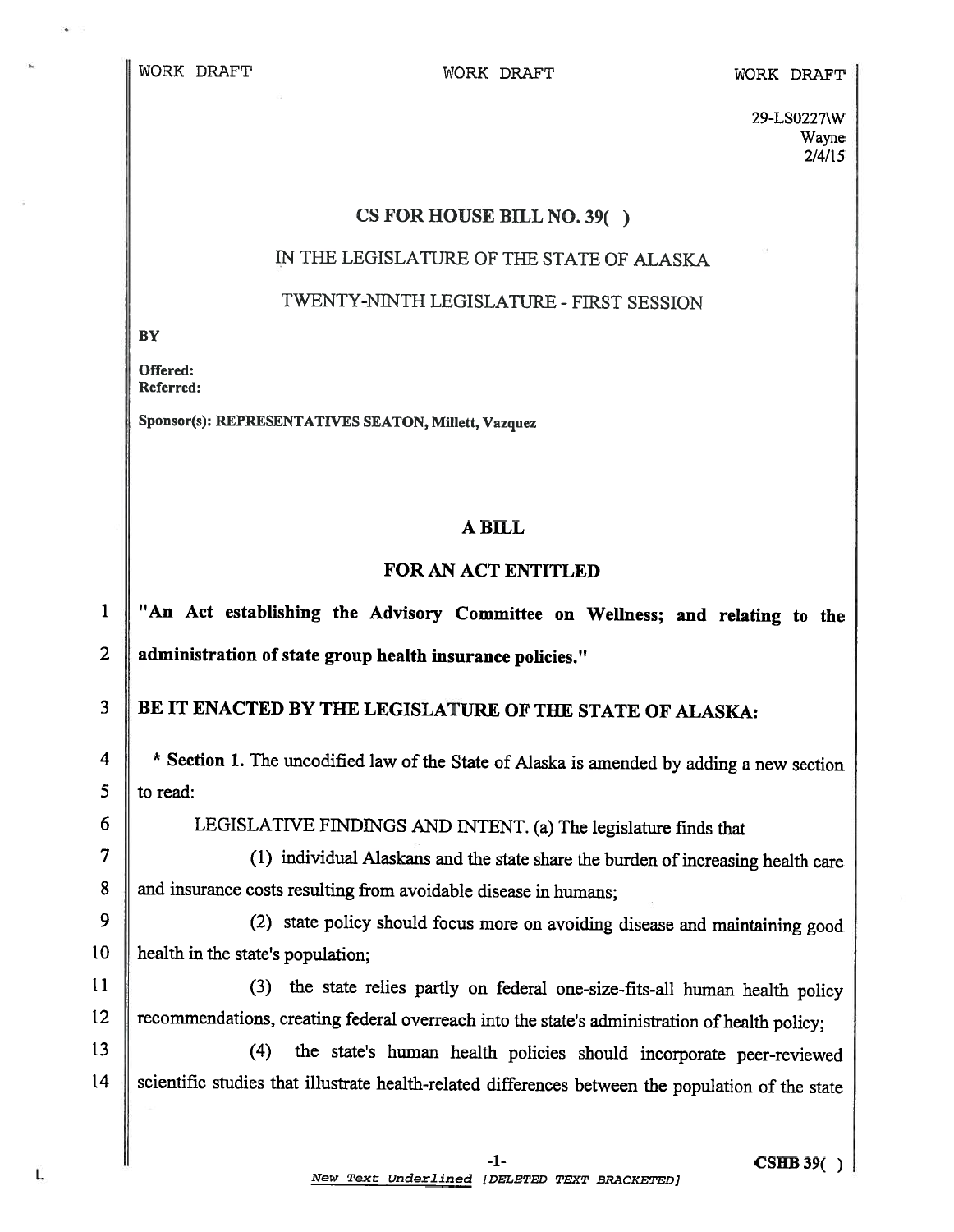1 and the populations of other states;

2 (5) the health policies of the state can affect the frequency and severity of  $3$  disease present in the state's population;

4 (6) by establishing wellness initiatives to decrease the frequency and severity <sup>5</sup> of disease presen<sup>t</sup> in the state's population, the state can slow the rate of annual growth in the  $6 \parallel$  state's cost of providing health care benefits to persons who are covered by a policy of group <sup>7</sup> health insurance obtained under AS 39.30.090(a) or 39.30.091(a).

8 (b) It is the intent of the legislature that, by establishing a wellness committee and 9 wellness initiatives that create incentives and methods to decrease the frequency and severity 10 | of disease in the state's population, the state will slow the rate of growth in the state's cost of <sup>11</sup> providing health care benefits to persons who are covered by <sup>a</sup> policy of group health 12 insurance obtained under AS 39.30.090(a) or 39.30.091(a) to <sup>a</sup> rate that does not exceed two 13 **percent annually.** 

14  $\parallel$  \* Sec. 2. AS 39.30.090(a) is amended by adding a new paragraph to read:

 (13) To the greatest extent legally and reasonably practicable, the Department of Administration shall work to hold the escalation of health care costs to **less** than two percent annually by administering policies of group health insurance **obtained under this subsection in a manner that is likely to reduce the incidence of**  disease in the state's population and that facilitates implementation of the 20 Tecommendations of the Advisory Committee on Wellness established under AS 39.30.093.

22  $\parallel$  \* Sec. 3. AS 39.30.091 is amended by adding a new subsection to read:

 (b) To the greatest extent legally and reasonably practicable, the Department **of Administration shall work to hold the escalation of health care costs to less than two**  percen<sup>t</sup> annualiy by administering policies of group health insurance obtained under 26 this section in a manner that is likely to reduce the incidence of disease in the state's population and that facilitates implementation of the recommendations of the 28 Advisory Committee on Wellness established under AS 39.30.093.

29  $\parallel$  \* Sec. 4. AS 39.30 is amended by adding a new section to read:

<sup>30</sup> Sec. 39.30.093. Advisory Committee on Weliness. (a) The Advisory <sup>31</sup> Committee on Weilness is established in the Department of Administration. The

 $CSHB39()$   $-2-$ New Text Underlined (DELETED TEXT BRACKETED)

L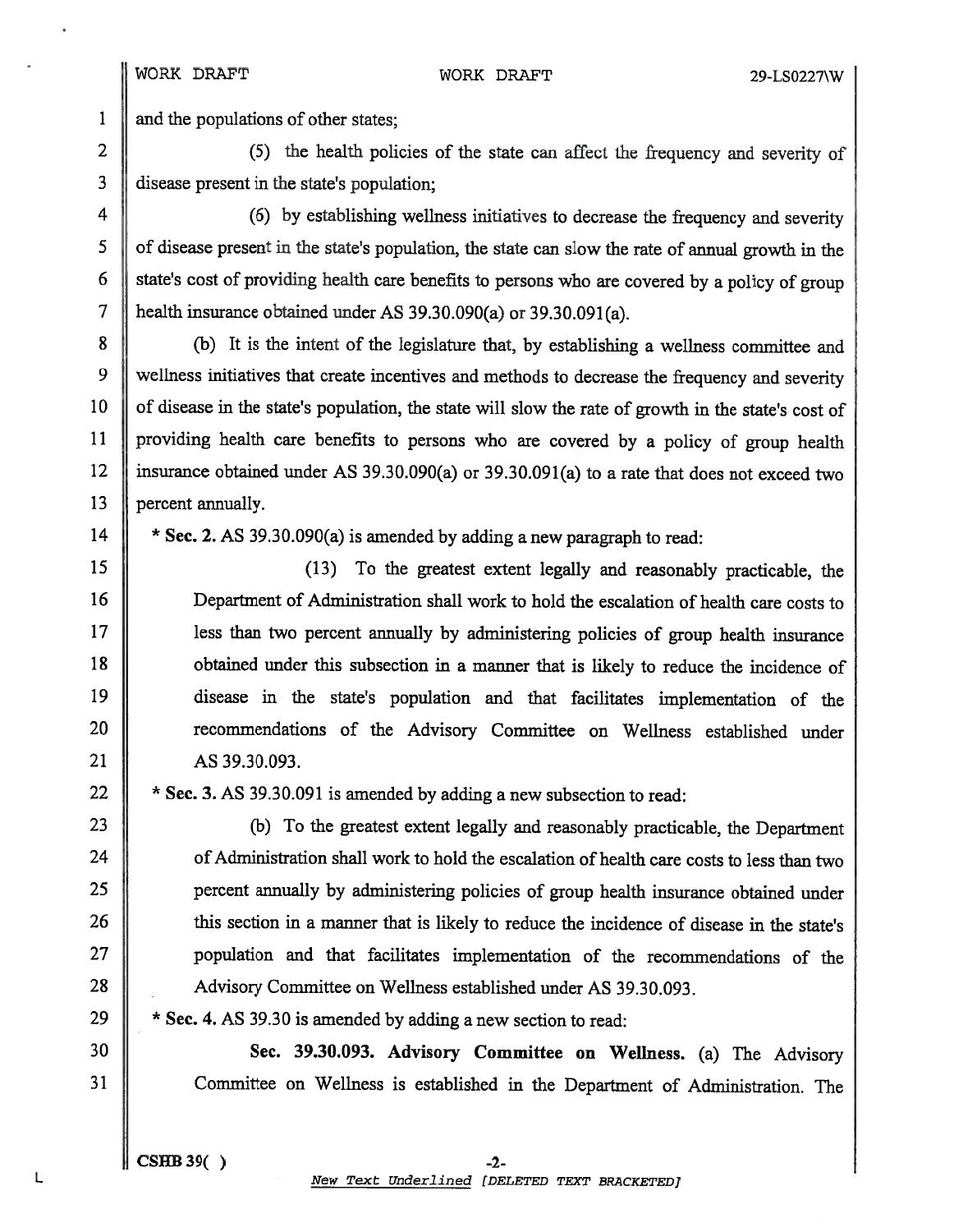1 committee consists of at least seven volunteer members appointed by the 2 commissioner of administration who serve at the pleasure of the commissioner.

3 (b) The committee shall select one of its members as chair.

<sup>4</sup> (c) The commissioner shall appoint members who represent each region of the 5 state to give the committee a reasonable geographic balance among regions of the state 6 and shall appoint at least one member who is a professional provider of medical 7 services.

8 (d) The committee shall meet at the call of the chair or at the request of a 9 majority of its members. A member may attend a meeting by telephone or other means 10 **I** of telecommunication.

 (e) At intervals of six months, the committee shall make recommendations to **the commissioner of administration regarding the adoption of wellness initiatives to**  improve the <sup>p</sup>hysical and mental health of persons who are covered by <sup>a</sup> policy of 14 group health insurance obtained under AS 39.30.090(a) or 39.30.091(a).

 (f) Not later than six months after receiving <sup>a</sup> recommendation made under (e) 16 of this section, the commissioner of administration shall provide to the committee a **I** report on the commissioner's progress in advancing the recommendation and the **T** recommendation's effect on

19  $\parallel$  (1) the health of the population covered by a policy of group health 20  $\parallel$  insurance obtained under AS 39.30.090(a) or 39.30.091(a);

21 || (2) the state's cost of providing health care to persons who are covered 22  $\parallel$  by a policy of group health insurance obtained under AS 39.30.090(a) or 39.30.091(a).

 (g) On or before the second Monday in December of each year, the **commissioner of administration shall deliver to the governor, the senate secretary, and the chief clerk of the house of representatives a copy of reports the commissioner has** 26 made in the preceding 12-month period under (f) of this section and notify the **legislature that the reports are available.** 

28 (h) On or before the second Monday in December of each year, the committee <sup>29</sup> shall deliver to the governor, the senate secretary, and the chief clerk of the house of 30 Tepresentatives a written report containing the recommendations the committee has <sup>31</sup> made in the preceding 12-month period under (e) of this section and notify the